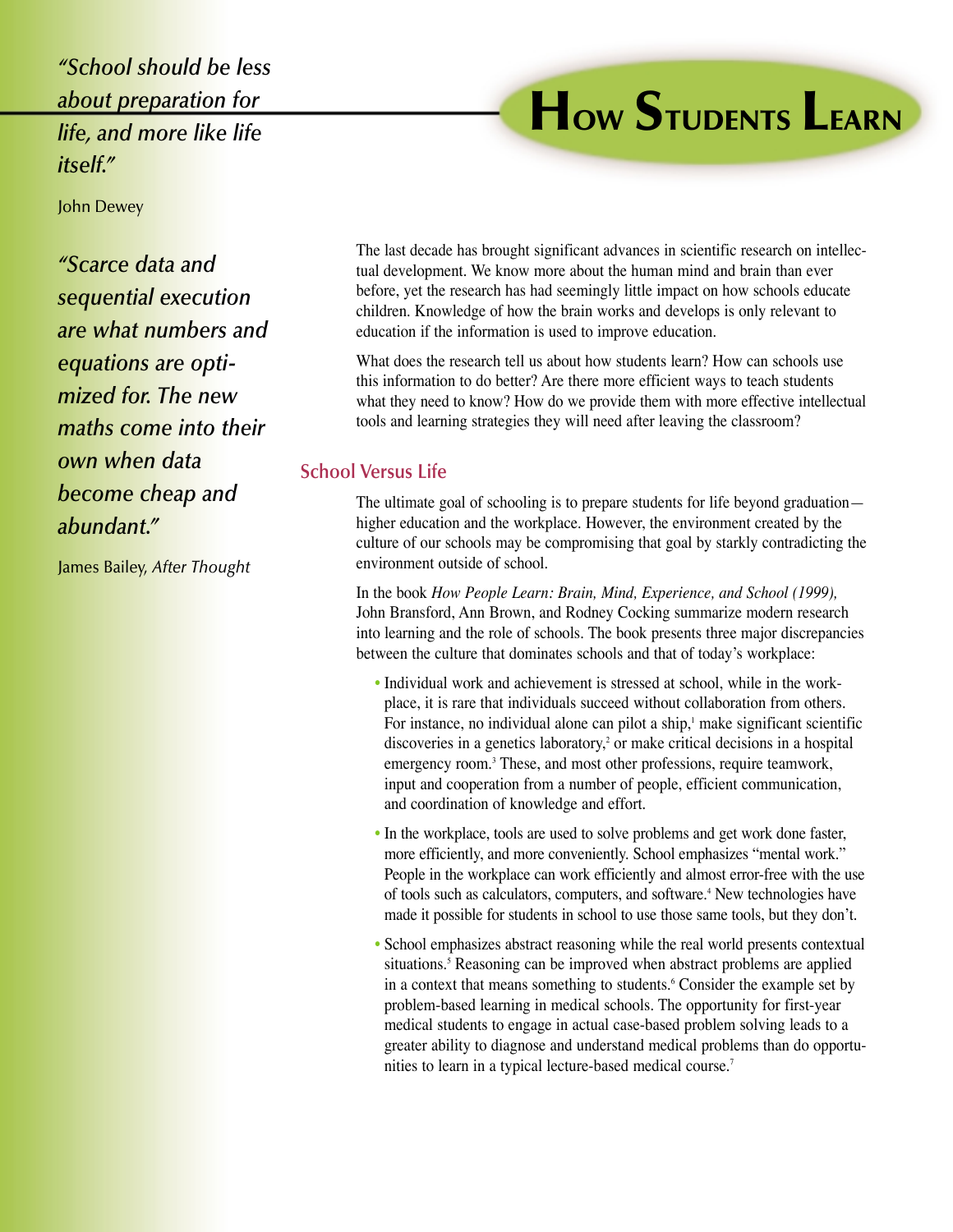#### **Understanding Learning**

School, particularly in mathematics, typically stresses repetition and practice.<sup>8</sup> As John Dewey pointed out, the culture of schools fails to emulate that of the workplace, even though it should.

To give students a school environment that more effectively prepares them for life beyond the classroom, the current environment must be reexamined and changed. To do so, it is important for educators to better understand thinking, learning, and teaching, as well as the demands of today's society and the needs of tomorrow's leaders.

These issues are summarized in separate Fact Sheets, under the following titles:

*Experts and Novices Learning and Transfer Children as Students The Mind and Brain*

## **Changing Needs, Changing Goals**

Schools have been teaching the same basic skills for decades, even as the world around them has changed drastically. Reform efforts have focused on teaching reading, writing, and arithmetic more efficiently; however, it is no longer enough. Education now must do more.

In the last 30 years alone, computers have altered society and the workplace in ways no one could have foreseen. Skill sets for meaningful, productive careers demand more than just factual knowledge—more than just reading, writing, and calculating. Information management and problem solving are critical skills necessary for survival in today's workplace. Knowledge of mathematical equations, scientific formulas, and definitions is not nearly as useful as attaining an understanding of math and science concepts and the ability to frame and ask questions about them.

School traditionally has been a place for students to acquire knowledge. With the rapid growth of the Internet, the amount of knowledge and information available today is staggering. No significant portion can be learned or taught. In the 21st century, students will be better served if school is a place where they can be taught to manage information, acquire what is relevant, and apply it to solve problems. For teachers, this goal is practical and entirely achievable.